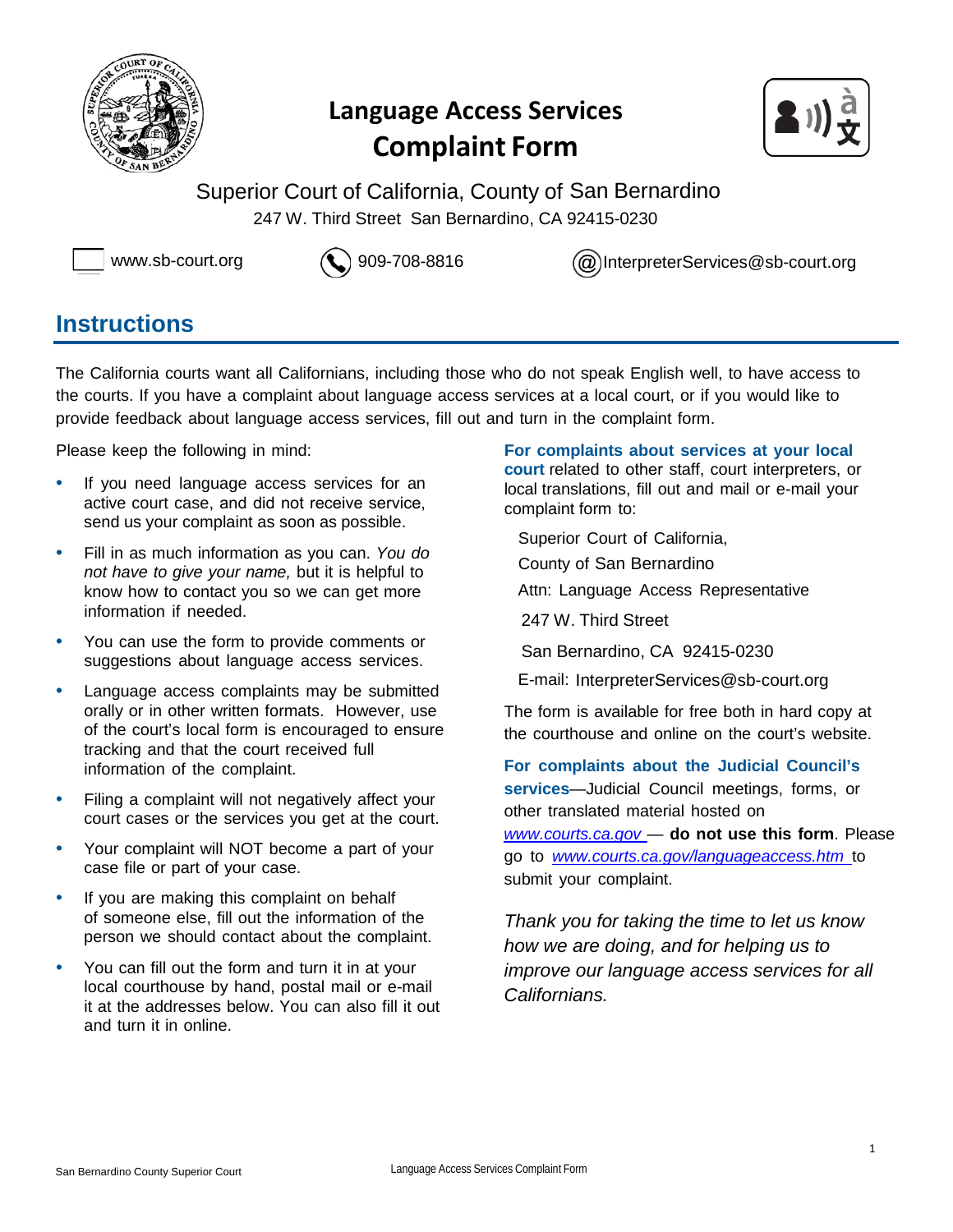

# **Language Access Services Complaint Form**

Fill out this form to complain about language access services in the California courts. Provide as much detail as possible. You do not *have to* give your name or contact information if you do not want to, but it will help us investigate your complaint.

Your complaint will NOT become a part of your case file. Do not use this form if you have a complaint about the outcome of your case.

If you want to provide other comments and suggestions (not a complaint), fill out Part 2 of this form, under "Give Us Feedback."

| Information about Person with Complaint:                  | If you are filling out this form for another person,        |
|-----------------------------------------------------------|-------------------------------------------------------------|
|                                                           | please provide your contact information below:              |
|                                                           |                                                             |
|                                                           |                                                             |
|                                                           |                                                             |
|                                                           |                                                             |
|                                                           |                                                             |
| Primary language you speak: ____________________          | (@) E-mail: ___________________________________             |
|                                                           |                                                             |
| Best contact method: <b>I</b> mail <b>D</b> e-mail Dphone |                                                             |
|                                                           | Best contact method: $\Box$ mail $\Box$ e-mail $\Box$ phone |

### **PART 1. Describe the Complaint**

| Check and fill out all that apply.                                                  |  |
|-------------------------------------------------------------------------------------|--|
| I asked for an interpreter but did not get one.                                     |  |
| Tell us when (date) and where (location) this happened: ________________________    |  |
|                                                                                     |  |
|                                                                                     |  |
| $\Box$ I am not satisfied with the services of the <b>interpreter</b> .             |  |
|                                                                                     |  |
|                                                                                     |  |
| Location: <u>contraction:</u> Case number (if any): <u>contraction</u> contraction: |  |
|                                                                                     |  |
|                                                                                     |  |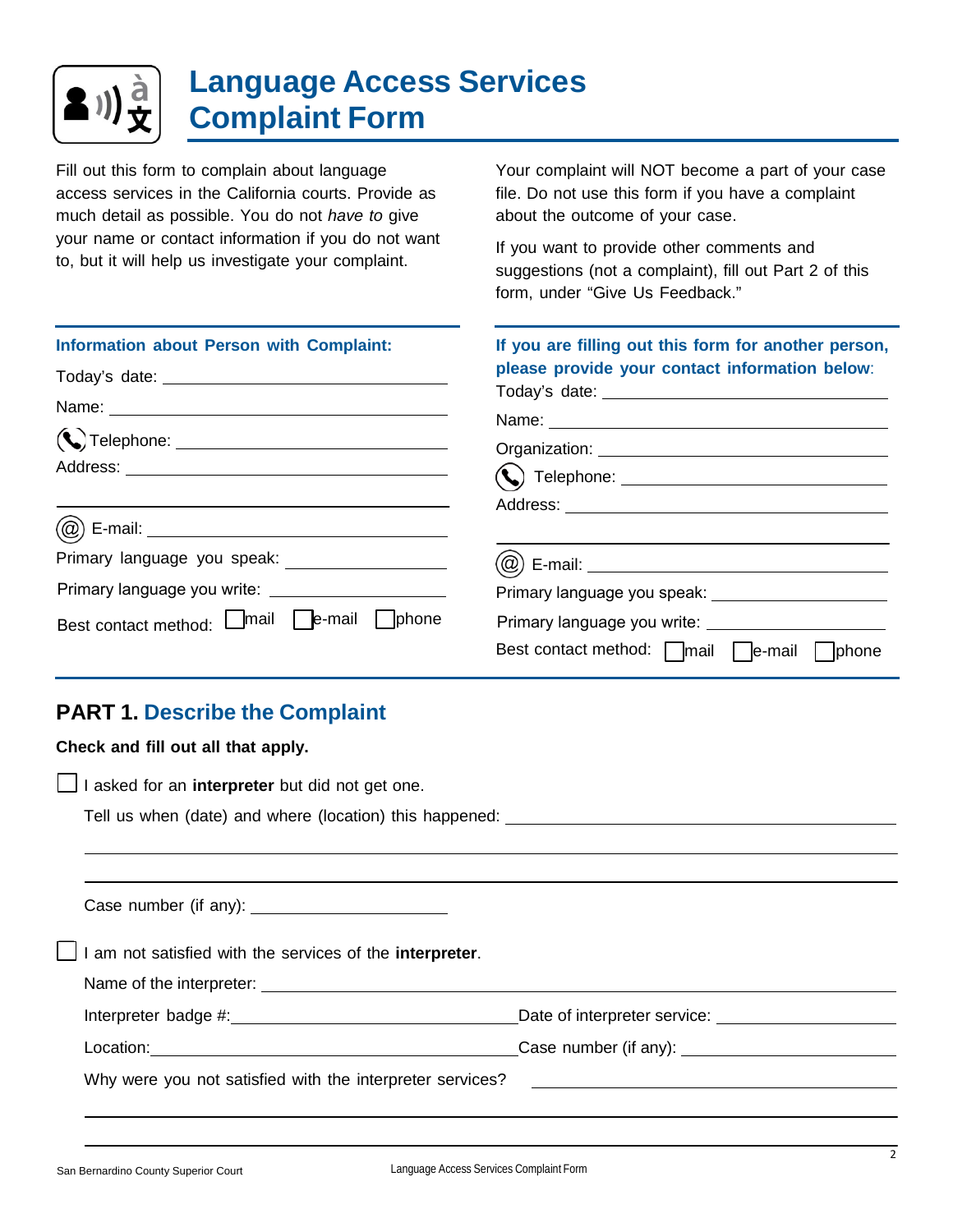| Other problem with court staff related to language access.                                                             |
|------------------------------------------------------------------------------------------------------------------------|
| Date of incident: <u>example and increased</u> and increase and increase and increase and increase and increase and in |
|                                                                                                                        |
|                                                                                                                        |
|                                                                                                                        |
|                                                                                                                        |
|                                                                                                                        |
| The form I need is not in my language.                                                                                 |
|                                                                                                                        |
|                                                                                                                        |
| The information I need is not in my language.                                                                          |
|                                                                                                                        |
|                                                                                                                        |
|                                                                                                                        |
| The translation of the form or information I received has mistakes.                                                    |
|                                                                                                                        |
|                                                                                                                        |
|                                                                                                                        |
| Other complaint related to language access.                                                                            |
| Have you complained to another agency about this problem? $\Box$ Yes $\Box$ No                                         |
|                                                                                                                        |
|                                                                                                                        |
|                                                                                                                        |
|                                                                                                                        |
|                                                                                                                        |
|                                                                                                                        |
|                                                                                                                        |